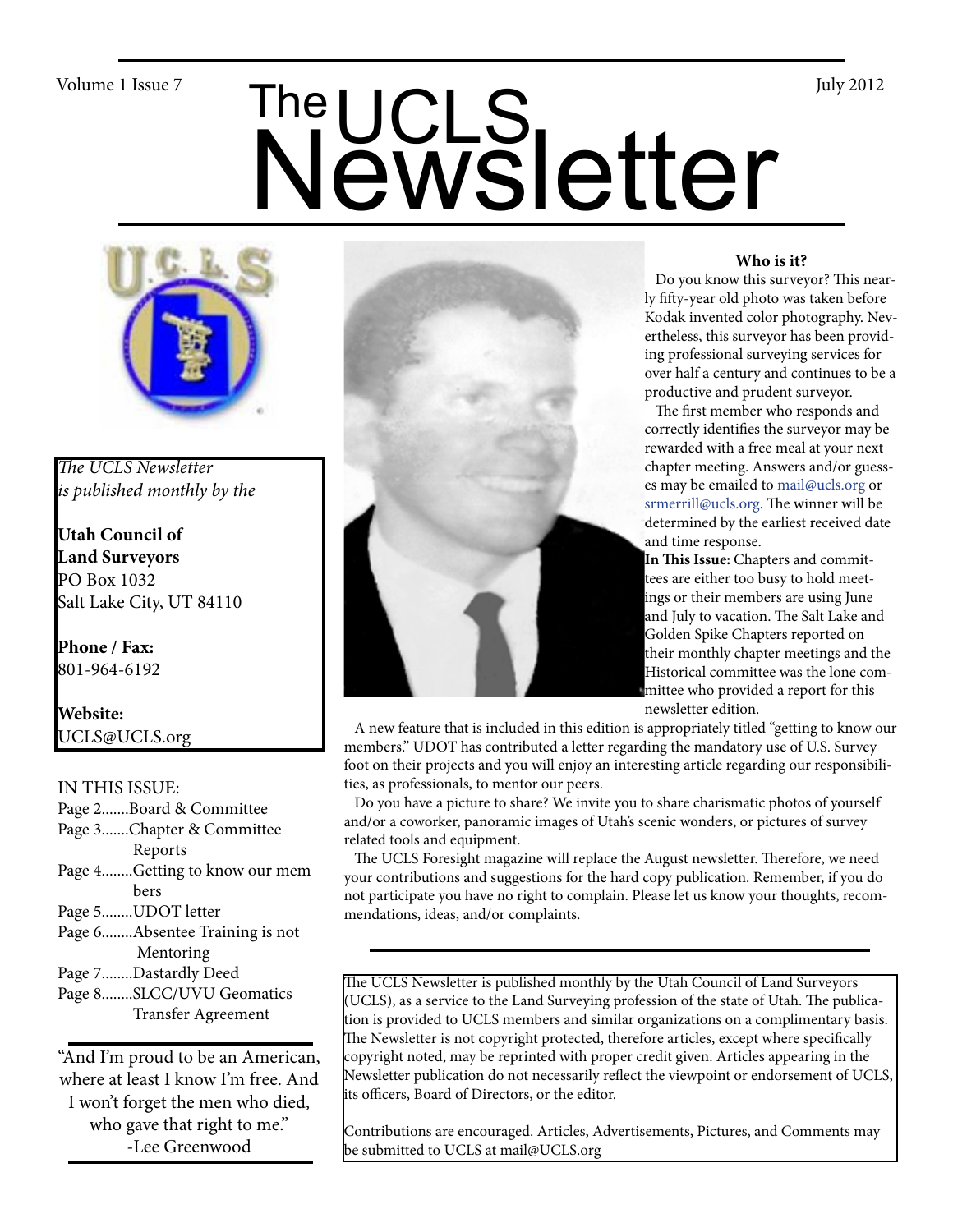Board/Committees Volume 1 Issue 7 July 2012 The UCLS *Newsletter*

### **UCLS Executive Board 2012**

### **State Chair**

Brad Mortensen 3268 S. 930 W. Syracuse, UT 84075 (801) 363-5605 btmort@earthlink.net

### **State Chair Elect**

Ernest D. Rowley 3648 W. 6050 S. Roy, UT 84067 (801) 399-8353 erowley@co.weber.ut.us

### **Past State Chair**

Michael W. Nadeau 5226 W. Ashland Rose Dr. Herriman, UT 84065 (801) 569-1315 mnadeau@merid-eng.com

### **NSPS Governor**

Steven Keisel 604 S. Blossom Circle Fruit Heights, UT 84037 (801) 512-4338 svkeisel@gmail.com

### **West Fed Representative**

Ronald Whitehead 1801 N. Wittwer Lane Santa Clara, UT 84765 (435) 634-5780 ronw@washco.state.ut.us

### **Book Cliffs Chapter President**

Jerry Allred PO Box 605 Duchesne, UT 84021 (435) 738-5352 jdallred@ubtanet.com

### **Book Cliffs Chapter Representative**

David Kay 85 S. 200 E. Vernal, UT 84078 (435) 789-1017 dkay@uintahgroup.com

### **Color Country President**

Scott P. Woolsey 43 S. 100 E. Suite 100 St. George, UT 84770 (435) 628-6500 scottwoolsey@alphaengineering.com **Color Country Chapter Representative** Kenneth Hamblin 59 N. 2120 E. Circle St. George, UT 84790 (435) 673-3075 khamblin@infowest.com

**Utah Council of Land Surveyors Executive Board and Committees**

### **Golden Spike President**

David K. Balling 198 E. Shadowbrook Lane Kaysville, UT 84037 (801) 295-7237 dkballing@msn.com

**Golden Spike Chapter Representative** Dallas Buttars 4646 S. 3500 W. Suite 300 West Haven, UT 84401

(801) 731-4075 isurveying@aol.com

### **Salt Lake Chapter President**

David Mortensen 231 W. 800 S. Ste A Salt Lake City, UT 84101 (801) 363-5605 davidmortensen@clcassoc.com

### **Salt Lake Chapter Representative** Jeff Searle 1975 W. 6440 S. West Jordan, UT 84084 (801) 569-1315 jsearle@merid-eng.com

### **Timpanogos President**

Dennis P. Carlisle 867 S. Anna Ekins Lane Genola, UT 84655 (801) 362-2901 dpcarlisle1957@gmail.com

**Timpanogos Chapter Representative** Dan Knowlden Jr. 563 N. 1420 E. Spanish Fork, UT 84660 (801) 955-5606 surveydanpls@gmail.com

### **Administrative Secretary**

Susan Merrill PO Box 1032 Salt Lake City, UT 84110 (801) 964-6192 srmerrill@ucls.org

**Chapter Vice Presidents: Book Cliffs** John R. Slaugh jrs@timberlinels.com **Color Country** J. Curt Neilson ncurt@cedarcity.org **Golden Spike** Chris B. Balling chris.balling@guestar.com **Salt Lake** Joe D. Richardson rsinc2002@hotmail.com **Timpanogos** Kevin Bishop kevin.oakhills@gmail.com

### **Chapter Secretary/Treasurer**

**Book Cliffs** Arneldon T. Davis ndavis@sbtnet.com **Color Country** Roger M. Bundy nrbsurveying@infowest.com **Golden Spike** Doug L. Graham landsurvdg@aol.com **Salt Lake** Steven J. Dale steve.dale@wvc-ut.gov **Timpanogos** Dan E. Knowlden Sr. dknowlden@civilscience.com

### **Committees & Committee Chairs**

**Legislation** Dale Robinson drobinson@sunrise-eng.com **Education** Dan Perry perrydl@uvu.edu **Publication** Steve Keisel Keith Russell svkeisel@gmail.com keith@ensignutah.com **Standards & Ethics** Matt Clark mclark@co.tooele.ut.us **Membership** David Bronson dabronson@sanjuancounty.org **Public Relations** James Couts james.couts@ecislc.com **Testing** Darryl Fenn dfenn@merid-eng.com **Workshop & Convention** James Olschewski Scott Bishop jolschewski@utah.gov sbishop@horrocks.com **Historical** K. Greg Hansen gregh@haies.net **Construction Survey** Jerron Atkin jerrocop@gmail.com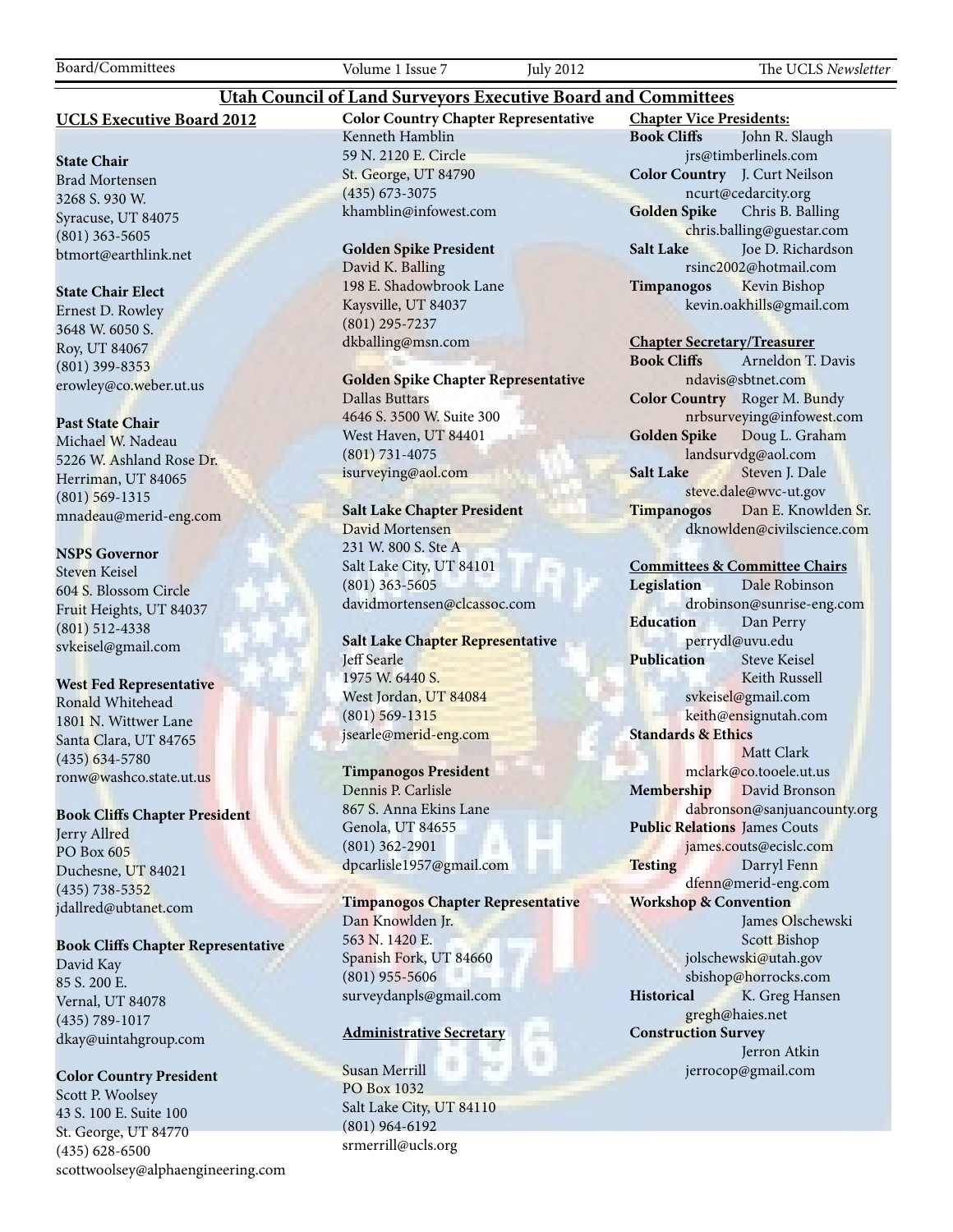# **UCLS Chapter Reports**

### **Salt Lake Chapter**

By: David Mortensen

 It has been a very good year so far in the Salt Lake Chapter. We tried a new venue for our lunch and because of the small attendance we have returned to Morley's and have seen the numbers return. We are grateful to all the great presenters that have come thus far. We have had presentations on several different topics thus far. Dan Griffiths, with Proficio Services Group taught us skills on how to be a better leader; Dan Bradshaw with Benchmark Insurance Agency told us about on claims he frequently sees from our industry; Blake Heiner with Metro National Title talked to us about the 2011 ALTA standards and what the Title industry is looking for in ALTA Survey's; and last but not least we learned from some of the UCLS committee's what they are working on. Remember the UCLS is only as good as those that are involved make it. So I implore you all to become active by volunteering your time on any one of the committees. Only by your involvement can we make our great profession better.

 We are looking forward to the next few presentations that we will be holding in August and in October. August we will be hearing from Cullen Battle, Attorney at Fabian, on changes to the Utah Laws about depositions and expert reports and their rules regarding expert disclosures and discovery. October we are planning on a panel discussion moderated by Jeff Searle. We have yet to determine what topic we will bring to the table in November and in January. So if you have any suggestions please email them to Utahdigger@yahoo.com

 Have a good summer and I look forward to seeing you all again in August.

### **Golden Spike Chapter** By: David Balling

 On June 13 Essy Rahimzadgan presented the operations of right-of-way lands and how UDOT deals with them, Also, the maintenance and placement of GPS stations for the VRS network. That meeting was held at Maddox in Brigham City. The room was packed. Thank-you to Essy and the fine job he did.

 On **July 12** (second Thursday) our chapter meeting will be held at **12:00** at **Roosters**, (748 Heritage Park Boulevard in Layton). This is to the Southeast of the Davis Conference Center. Troy Langston will be speaking on the newest developments in survey technology. I have asked him to also address light squared and micro banding of radios.

 Please come and learn with us, socialize with great people, and leave with a good feeling in your stomach.

# **UCLS Committee Reports**

### **Historical Committee** By: Greg Hansen

 The Historical Committee is asking for any volunteers that would be interested in helping with the 2013 UCLS Calendar. The calendar will highlight the early surveyors of Utah. We will have a different surveyor highlighted for each month. Examples are surveyors such as John Wesley Powell, John C. Fremont or any other government surveyor and/ or county surveyor that had an impact on the early surveying of Utah. We will review our selected subjects at our July 18th UCLS Historical Committee meeting. The deadline for having the data in a format ready for print will be our November 21, 2012 meeting.

If you are interested please contact:

Greg Hansen (Hansen and Assoc. - Brigham City 435-723- 3491 gregh@haies.net)

Dan Perry (UVU Associate Professor - Provo 801-863-8525 perrydl@uvu.edu)

Jerry Fletcher (Miller Associates - Salt Lake City 801-975- 1083 jerry@millerassoc.net



# **FALL FORUM**

Utah Council of Land Surveyors **September 7th, 2012, 8:00 A.M. to 5:00 P.M.** Continental Breakfast 7:30 A.M. Hosted by Utah Valley University, Geomatics Program at Centre Stage - Student Center

### **Making Boundaries**

 A Land Owner's Question: I have just walked my property and seen some new small wooden posts wiht B/L on them and some small nails in the ground with tape on them. Is this a property boundary that marks our land? Is the property I border going to be subdivided?

How would you respond?

 Anonymous responses may be emailed to mail@ucls.org or srmerrill@ucls.org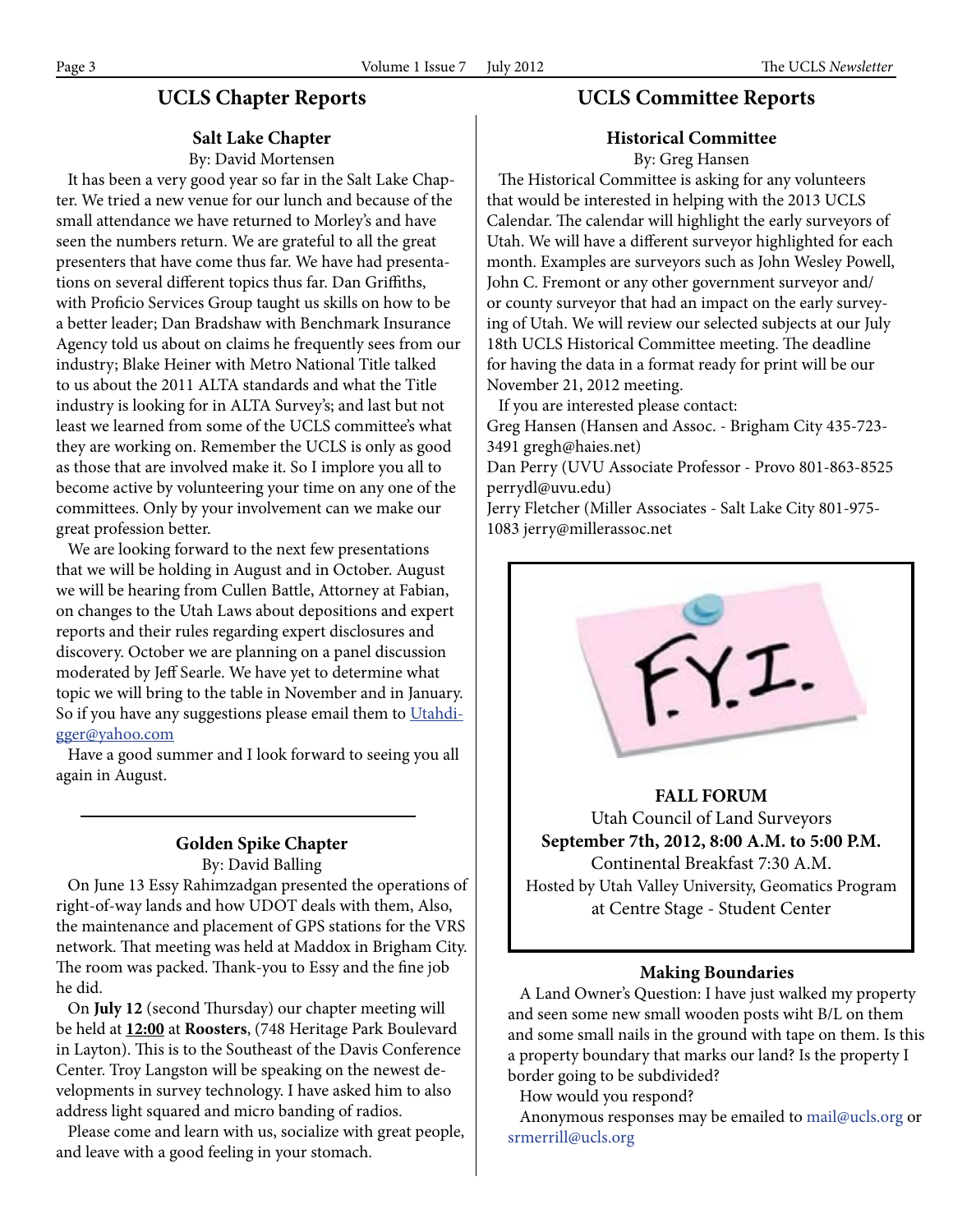# **GETTING TO KNOW OUR MEMBERS**

**Name:** Jim Pitkin, PLS.

**Residing at:** Currently residing and working in Murray, Utah. Not a tough commute at only half a mile.

**My spouse is:** Shanna is my wife of 36 years **and I am the parent of** two boys and three grandsons.

**My hobbies and/or interests include:** fly fishing and mountain biking (sometimes to excess). **When I retire, I want to:** I'd like to make retirement plans, but it's not in the cards with the way things are going. I suppose I'll fall asleep at my desk one day and just not wake up (if I'm lucky).

**I have been a member of the Utah Council of Land Surveyors since:** 1989. I did however attend meetings long before then with my crew chief. Also licensed in Nevada where I practiced for three years in Clark County and also in Wyoming where I venture when requested. **And** 

**wish they would:** I sure hope the UCLS continues on its current track mending fences with other organizations and with members/ chapters across the state. I don't think I've ever seen more participation and progress being made in the various committees. Good for us...you, everyone!

**My current employer is:** I have been working at Dominion engineering since 2004 as the senior surveyor and conduct and/or help with all aspects of daily operations pertaining to the Land Surveying operations.

**I became a surveyor because:** I was introduced to surveying in 1972 after graduating from high school when I took a summer job with my uncle at Templeton, Linke and Alsup, which was one of the predominant engineering companies at that time. I was able to utilize the principals of algebra and geometry I'd learned in school and soon found it quite engaging to apply those principles along with the measurements I was making on the ground to the layout of various construction projects and establishment of property lines. I've been very fortunate over the years to have worked and been associated with several of the best surveyors in the State of Utah who, as my mentors instilled the reasoning for decisions, depth and history of the profession giving me a deep respect and pride in the profession of Land Surveying.

**In my opinion, the future of surveying is:** I can't even begin to predict the future of Land Surveying already knowing how much it's changed in my short tenure. Surveying today isn't much like it was when I started back in 1972 B.D. (that's before disco if you didn't know).

**Name:** Nolan Hathcock

**Residing at:** South Jordan, Utah.

**My spouse is:** Cindy, my spouse of 34 years is a wonderful companion and mother and has been very supportive of my professional endeavors. **and I am the parent of:** 6 children, three boys and three girls, all of whom have spent many hours working with me as survey crew members.

**My hobbies and/or interests include:** camping, hunting, ATVs, guns/shooting, history, church service.

**When I retire, I want to:** I want to spend more time with family and pursue many of my interests which have been neglected due to devoting so much time to work.

**I have been a member of the Utah Council of Land Surveyors since:** 1992. **And wish they would:** continue the good job that they have been doing of promoting and improving the land surveying profession.

**My current employer is:** Sandy City. I also work part time for the Tooele County Surveyor and have operated a small family surveying business which has occupied all my spare time for the last 20 years.

**My position or title:** Sandy City is City Surveyor and I am responsible for anything of a survey nature that has to do with Sandy City and its many departments.

**I have been employed by this company since:** October 1991 and with Tooele County since February 2004 but have been involved in the surveying profession since September 1977.

**I became a surveyor because:** I became a surveyor mostly by accident. I took a summer job between college semesters with an engineering firm in Provo. I knew nothing about surveying but have enjoyed the outdoors all my life and the work was interesting as well. I was not sure of what I wanted to major in at college so I decided to take a semester off and continue with the survey job. I have been employed as a surveyor ever since. I became licensed in Utah in 1985 and in Maryland in 1989. I have lived and worked in Virginia as well.

**Greatest impact on the surveying profession:** When I became involved with the profession the EDM was a relatively new tool that was just becoming affordable for the average surveying firm. The EDM has had quite an impact on the profession as have modern hand held calculators and computers, as well as and the development of computer aided drafting but none of these advancements in the tools and technology has impacted the profession as much as the development of survey grade GPS systems.

**In my opinion, the future of surveying is:** I believe that the biggest challenge for the future of the surveying profession will be to educate the world to the fact that there is much more to the surveying profession than being able to solve mathematical equations or even determining accurate positions on the earth's surface.

Many of a surveyor's duties rely on good, sound judgment that comes with education, a good knowledge of the past and experience. We cannot be replaced by mathematicians or GIS professionals.

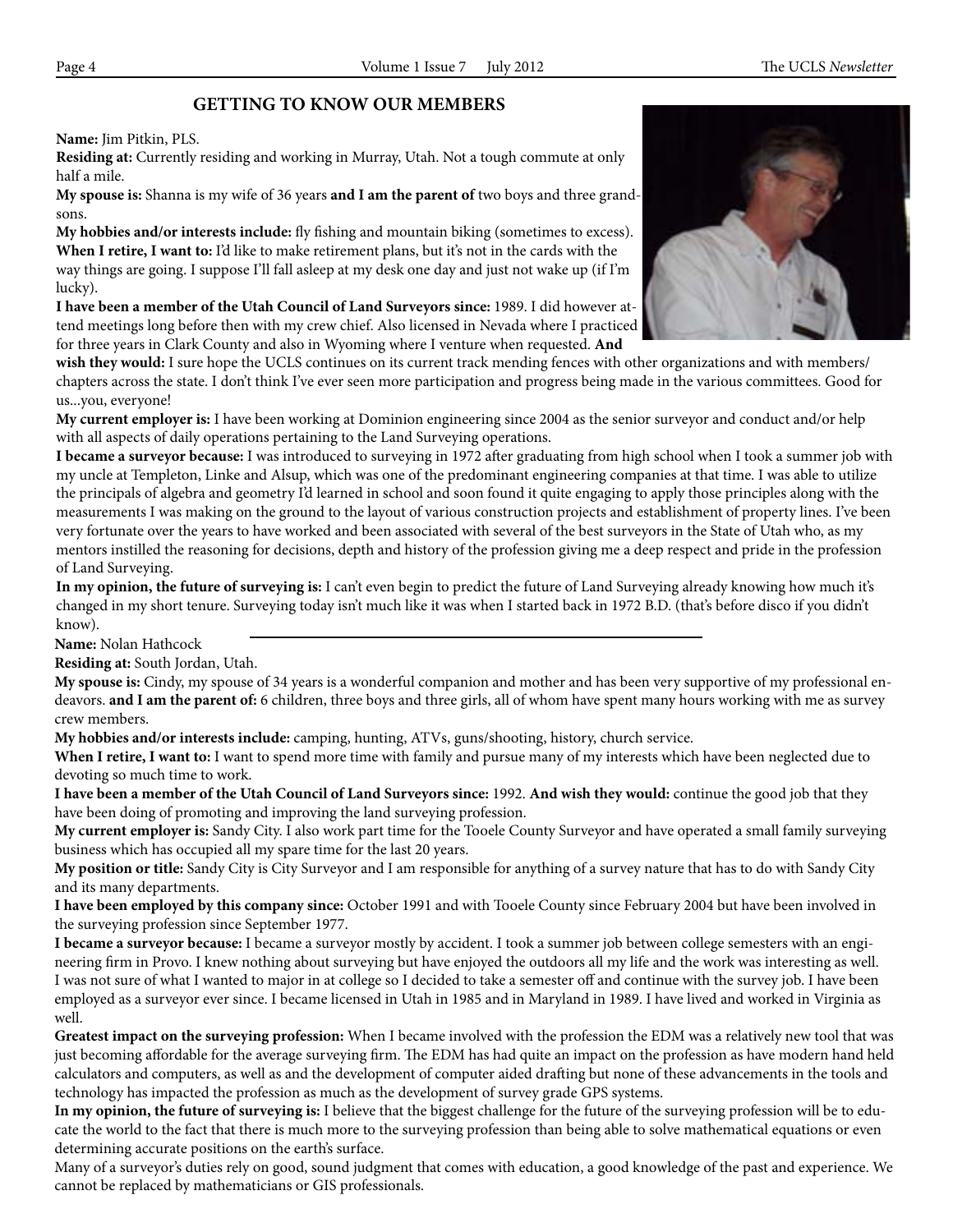

FROM: Jason Henley, Chief Land Surveyor **UDOT Right of Way** 

SUBJECT: Right of Way Design Manual Update All UDOT Surveys and Control

The instruction to use International Foot on UDOT projects was sent out in April 2012 which sparked the interest and discussions I expected. I appreciate all of the feedback from other state agencies, Professional Land Surveyors of Utah, and UDOT employees. During the course of these discussions we uncovered many conflicts within our policy which this memo will help resolve.

When setting control, establishing a control network, topographic surveying, boundary surveying, construction surveying, etc... It is now a requirement to use US Survey Foot on UDOT projects. The current State Code does not specify International Foot or US Survey Foot. Therefore, to create conformity and direction, it is required to implement US Survey Foot on ALL UDOT Projects.

The updated seed files for MicroStation will be available on June 11<sup>th</sup>, 2012. When importing images, referencing, using borders, and attaching cells you will need to have the "True Scale" toggled on. If you have any questions you can contact our CADD support at caddsupport@utah.gov

Understanding there are ongoing UDOT projects you are currently working on or will work on, the professionalism of your surveyors and engineers will be required to verify the system, International vs. US Survey or previously metric, in which the control was set for that project.

This process needs to be implemented immediately on ALL NEW projects currently under contract as well as all future Right of Way design and supersedes all previous instruction.

Your professional attention in this matter is appreciated.

**Thank You** 

Right of Way · Telephone (801) 965-4209 · Facsimile (801) 965-3822 · www.udot.utah.gov Calvin Rampton Complex - 4501 South 2700 West - Mailing Address P.O. Box 148420 - Salt Lake City, Utah 84114-8420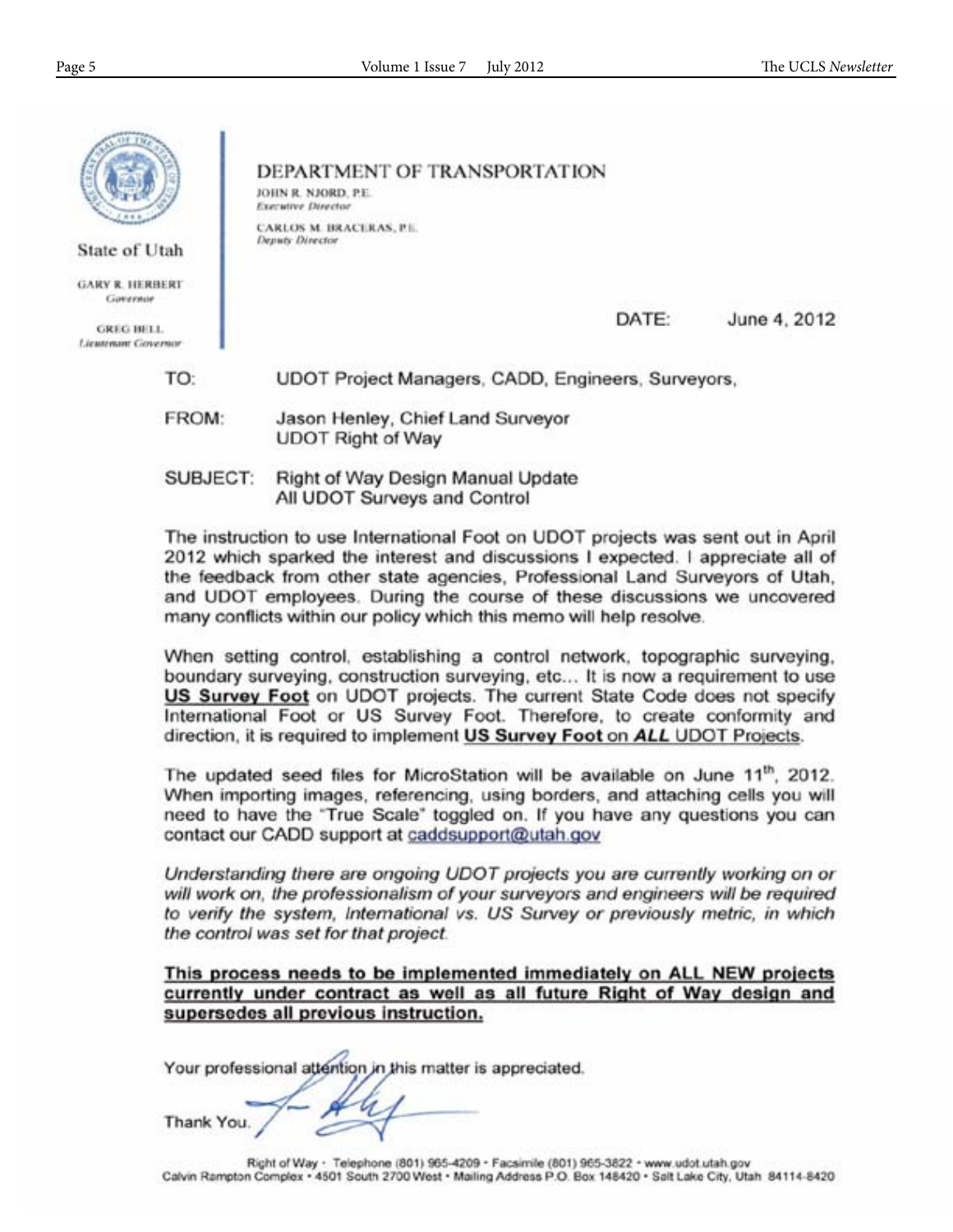# **Absentee Training is not Mentoring - Experience is not Expertise**

By: Scott Warner, R.L.S

Reprinted from the April 2012 ACSM Bulletin

 Land Surveying has traditionally been based on mentoring. Generally speaking, people are proficient in what they love to do; it makes them happy. Likewise, we tend to love to do what we are proficient in. A complementary relationship between self and love is pervasive within the human ego to the extent that the human ego maps its "self" directly back to the "self." But what about your "self" in the annals of history?

 Among my professional peers, ego-centrism is profoundly and proudly displayed in the form of professed knowledge and expertise in the industry. Many of them are protective of what they perceive to be a secret of the trade / profession or something else that may separate them from the herd. Many others realize that this approach is counterproductive. Professional knowledge, when shared and built upon, becomes the foundation for the future of any profession.

 In consideration of the technological advent of single-user surveying equipment, such as robotic total stations and GPS systems, it appears that a proper mentoring system may have been replaced with a disconnected relationship between mentor and apprentice. Autonomous is the technician in the field with great knowledge in the use of equipment, and, autonomous, ironically, becomes the would-be mentor who becomes the student of his own apprentice. In a sense, this response by the would-be mentor to the inefficiencies of his apprentice can be construed as lack of planning bordering on indifference. What ensues is professional stagnation rather than upward mobility.

 A land surveyor in training cannot be trained by his equipment or his own experience in using it, alone. He can only be properly trained by another experienced land surveyor. This means years of working alongside, and following in the footsteps of, a proper mentor who is able to quiz the mind of the apprentice and offer advice in a particular situation at a specific time (yes, while it is happening). So long, to calling the office because there is a conundrum or technical dilemma in the field. So long to hiring a technician to be the "eyes" in the field for the would-be mentor. And so long to those who practice land surveying to this degree without considering the future of the profession and the future professionals who may be ill prepared in following the footsteps of the would-be mentor.

Training is not mentoring, and experience is not expertise.



## **What Is It?**

The Surveying Tape Tensioning and Leveling Apparatus was invented by John G. Raymond Jr., in September of 1972 and granted a United States patent on August 13, 1974. The patent describes the tool as an apparatus for releasably gripping a secion of surveying tape to tension the tape including a gauge for measuring the tension applied to the tape and a leveling gauge to faciliate properly positioning the tape. The appartus is intended for in-the-field use by a surveyor's assistnat and is provided with a handle so that the appropriate tension may be applied to the tape.

In the order received, the follwoing members correctly identified the tool:

| 06/07/2012 3:37 PM |
|--------------------|
| 06/07/2012 4:10 PM |
| 06/07/2012 4:33 PM |
| 06/07/2012 4:56 PM |
| 06/07/2012 5:12 PM |
| 06/08/2012 7:33 AM |
|                    |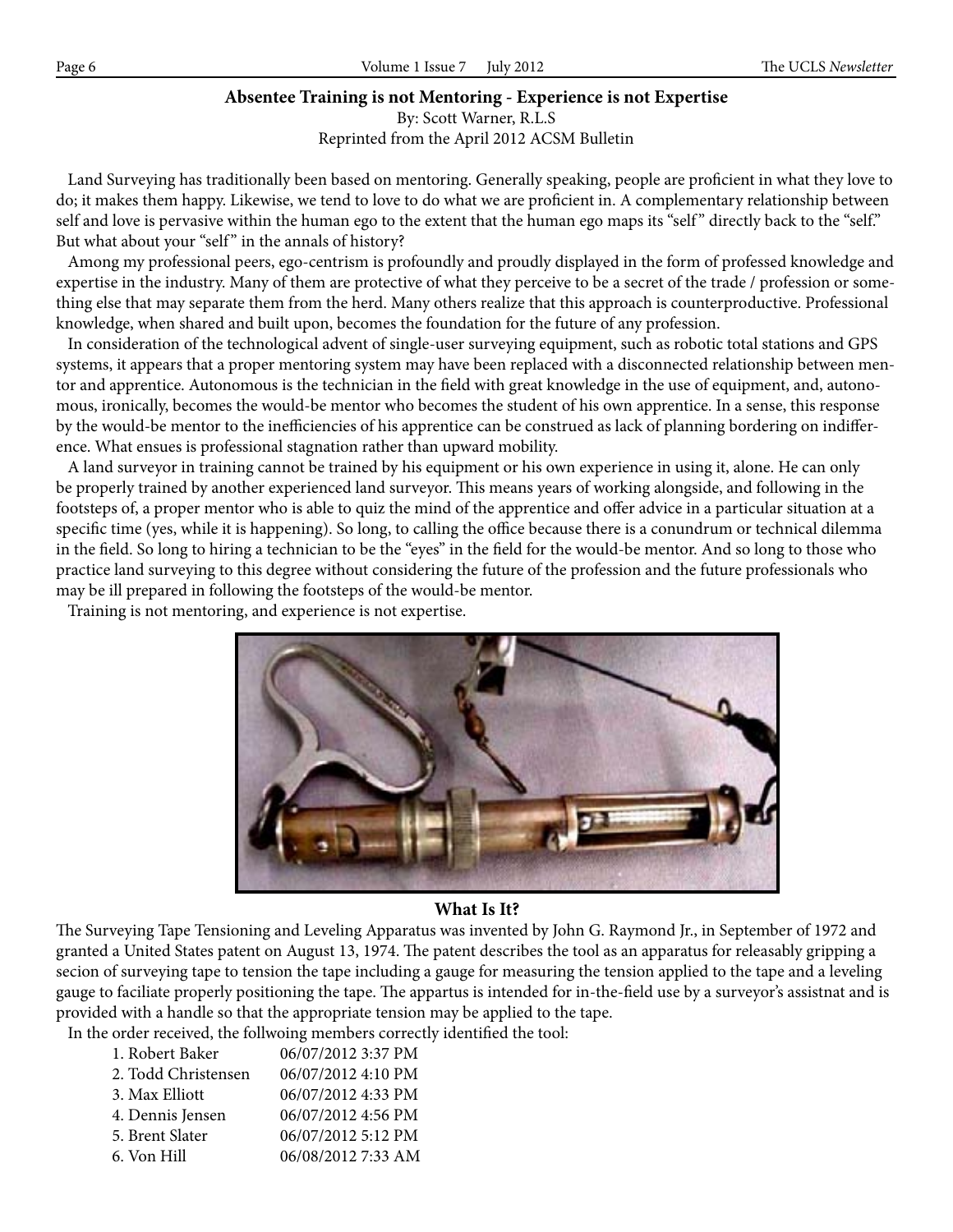# **Dastardly Deed**

# EHIBIT "A"

A Strip of Land lying and situate in the Northwest Quarter of Section 30, Township 2 South, Range 1 East, Salt Lake Base and Meridian, Midvale City, Salt County, Utah. Comprising a portion of that particular 0.50 acre parcel of land described in that certain Correction Quit Claim Deed recorded as Entry Number 4912365, in Book 6218, at Page 0167 of the Salt Lake County Records.

Basis of Bearing for subject parcel being North 00°35'25" East 1419.13 feet (measured) between the Witness Monument to the West Quarter corner of said Section 30, located on the monument line of State Street at approximately 7400 South, and the Intersection Monument Monumentalizing the intersection of said State Street and 7200 South Street. Subject parcel being more particularly described as follows:

Commencing at the West Quarter Corner of said Section 30, thence South 89°32'37" East 184.89 feet along the South line of the Northwest Quarter of said Section to the brass cap well monument witnessing said West Quarter Corner; Thence North 00°35'25" East 355.73 feet coincident with the monument line of State Street; Thence South 89°24'35" East 702.48 feet to the southwest corner of Lot 10 Ramanee Subdivision Number 2 recorded as Entry Number 2342370, in Book HH, at Page 094 of the Salt Lake County Records; Thence NORTH 160.00 feet to the southwest corner of Lot 12 of said Ramanee Subdivision Number 2 and the TRUE POINT OF BEGINNING; Thence NORTH 0.44 feet coincident with the west line of said Lot 12 to the point of intersection of the west line of said Lot 12 and the prolongation of a chain link fence lines; Thence South 18°11'54" West 0.46 feet along said prolongation line to the point of intersection with the prolongation of the south line of said Lot 12; Thence South 89°48'30" East 0.14 feet coincident with said prolongation line to the point of beginning.

22-30-153-029

Note: This is Quit Claim deed for a parcel of land that contains 0.032 square feet. The preparer of the document must have technology advanced measuring tools and/or state of the art GIS software.